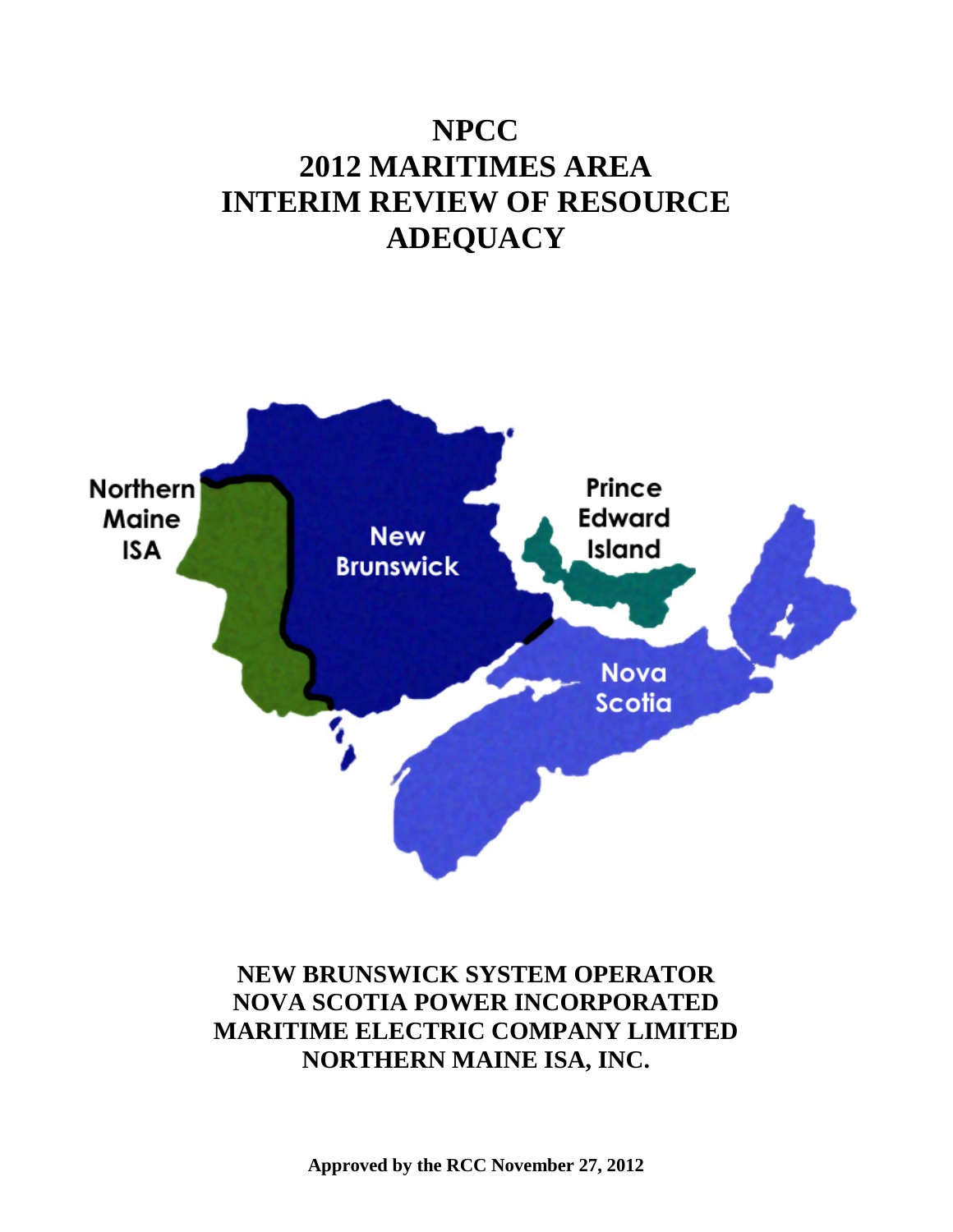This page intentionally left blank.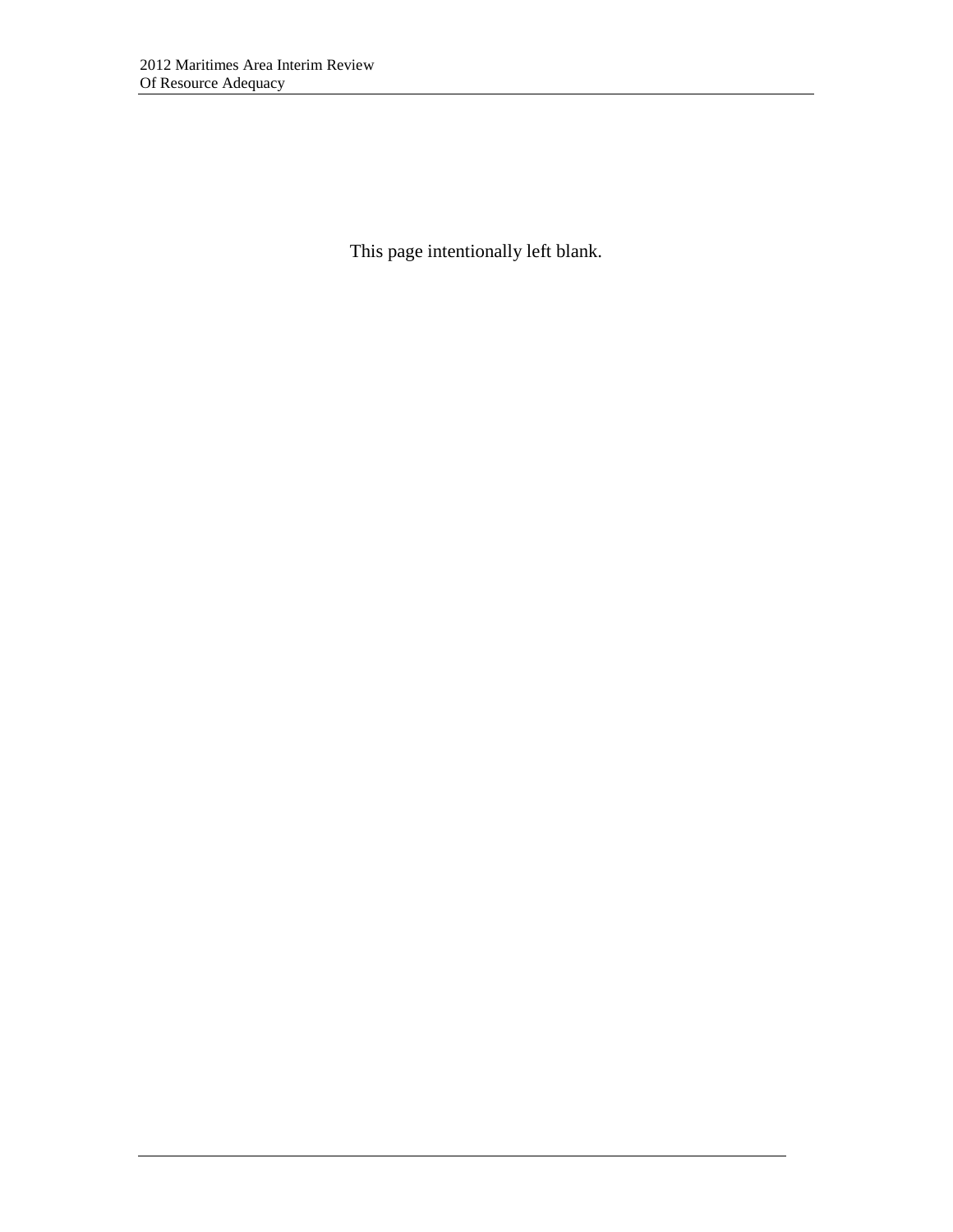# **1.0 EXECUTIVE SUMMARY**

The 2012 Maritimes Area Interim Review of Resource Adequacy (Interim Review), covering the period of January 2013 through December 2015, has been prepared to satisfy the Reliability Assessment Program as established by the Northeast Power Coordinating Council (NPCC). This Interim Review follows the resource adequacy review guidelines as specified in the *NPCC Regional Reliability Directory #1 Appendix D (Adopted: December 1, 2009)*.

Results of this Interim Review show that the Maritimes Area will comply with the NPCC resource adequacy criterion that requires a loss of load expectation (LOLE) value of no more than 0.1 days/year for all years from 2013-15. A summary of the Maritimes Area LOLE values for 2013-15 is shown in Table 1 below.

| Year | 2012 Interim Review | 2010 Comprehensive Review |  |  |
|------|---------------------|---------------------------|--|--|
|      | (days/year)         | (days/year)               |  |  |
| 2013 |                     | 0.002                     |  |  |
| 2014 | J.OO2               | 0.003                     |  |  |
| 2015 |                     | ን 004                     |  |  |

All of the LOLE results for this 2012 Interim Review are lower versus the results of the 2010 Comprehensive Review. The most significant assumption change that has contributed to these lower LOLE values is that interconnection tie benefits of 300 MW are assumed for each year in this Interim Review versus the zero tie benefits that were assumed in the 2010 Comprehensive Review.

Partly offsetting the beneficial effect of increased tie benefits are three other significant changes from the 2010 Comprehensive Review:

- The interface limit from New Brunswick to Nova Scotia is reduced from 300 MW to 150 MW on account of load growth in southeastern New Brunswick.
- Seasonal shutdowns of Nova Scotia's coal fired Lingan units 1 and 2 with capacities of 153 MW each have been planned for March to November of each year beginning 2012.
- Lingan Unit 2 proposed retirement in March of 2015.

No changes were made in this Interim Review with respect to fuel supplies, emergency operating procedures, or market rules. While renewable portfolio standards in the Maritimes Area have mandated increased levels of renewable generation, the associated renewable capacity forecasts are similar to amounts modeled in the 2010 Comprehensive Review.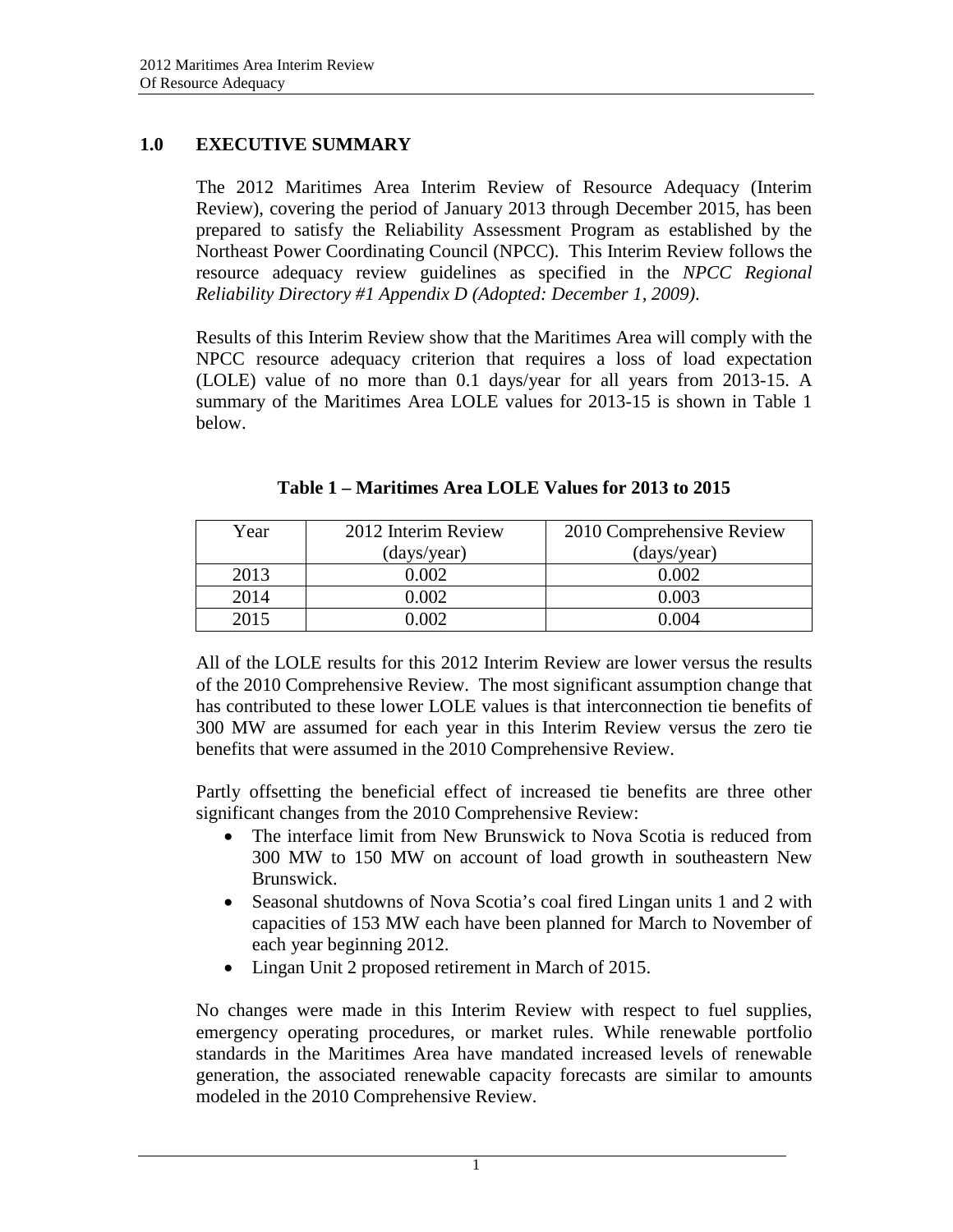On October 19, 2011 the New Brunswick government released its new energy blueprint, a three year energy strategy aimed at reducing and stabilizing energy prices, providing energy security, ensuring reliability of the electrical system, environmental responsibility, and providing effective regulation. The plan will amalgamate the NB Power group of companies and the New Brunswick System Operator into a single vertically integrated Crown utility but will not affect resource adequacy in the Maritimes Area.

The 660 MW Point Lepreau Nuclear Generating Station is scheduled to be placed back into service beginning October 1, 2012. This re-start is delayed by 1.5 years from the March 31, 2011 start date used in the 2010 Comprehensive Review base case. However, a sensitivity run was performed in the 2010 Comprehensive Review for a one year delay contingency. Even without Point Lepreau capacity, the Maritimes Area meets the NPCC resource adequacy criterion for all years from 2013-15.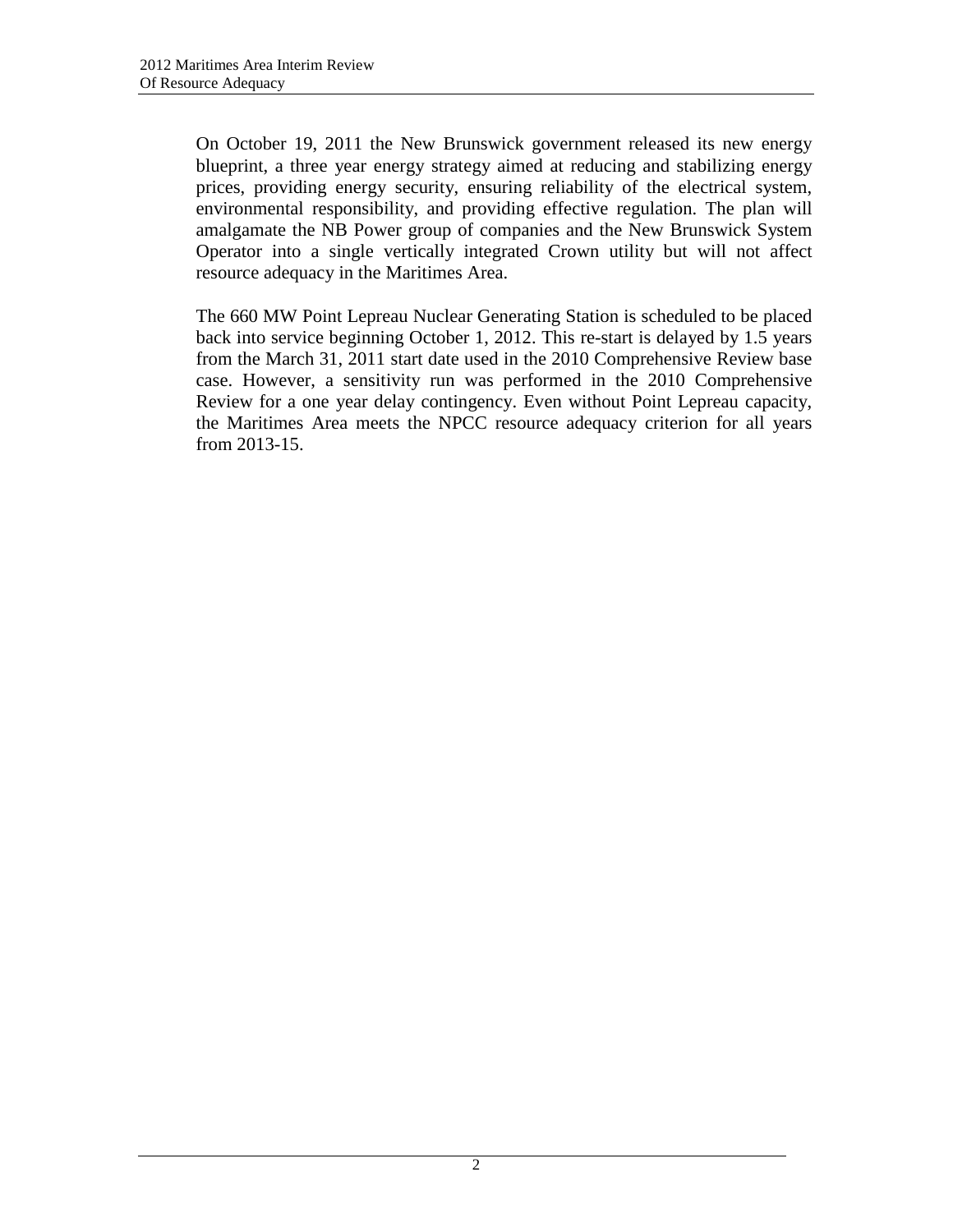# **2.0 INTRODUCTION**

This 2012 Interim Review is the second update of the 2010 Maritimes Area Comprehensive Review of Resource Adequacy approved by the Reliability Coordinating committee (RCC) in September 2010. The Maritimes Area is a winter peaking area with separate markets and regulators in New Brunswick, Nova Scotia, Prince Edward Island, and Northern Maine. The New Brunswick System Operator (NBSO) is the Reliability Coordinator for the Maritimes Area.

## **3.0 ASSUMPTION CHANGES**

#### 3.1 Demand Forecast

The Maritimes Area peak demand is forecast to occur during the month of January each year. Table 2 shows the year by year comparison of the annual peak loads used in this Interim Review versus the 2010 Comprehensive Review.

| Year                                     | 2012 Interim | 2010 Comprehensive | Difference |
|------------------------------------------|--------------|--------------------|------------|
|                                          | Review       | Review             |            |
|                                          | (MW)         | (MW)               | (MW)       |
| 2013                                     | 5,181        | 5,417              | $-236$     |
| 2014                                     | 5,190        | 5,425              | $-235$     |
| 2015                                     | 5,226        | 5,444              | $-218$     |
| 2013 to 2015 Compound Annual Growth Rate |              |                    |            |
| <b>Growth Rate</b>                       | 0.4%         | $0.2\%$            |            |

#### **Table 2 – Maritimes Area Peak Demand Forecast for 2013 to 2015**

The demand forecast for this review is slightly lower in all years and the compound annual growth rate is slightly higher, but still relatively flat as compared to the demand forecast of the 2010 Comprehensive Review.

Closure of the largest paper mill in Nova Scotia with a net load of approximately 150-200 MW was announced during August 2011 and was included in the 2012 Nova Scotia version of the load forecast. Its closure does not affect area reserves as the entire load was interruptible leaving the firm load (covered by reserves) unchanged. Subsequent to completion of this analysis, in late September 2012 it was announced that a new buyer will restart the plant.

### 3.2 Resources Forecast

Significant resource changes from the 2010 Comprehensive review include the following: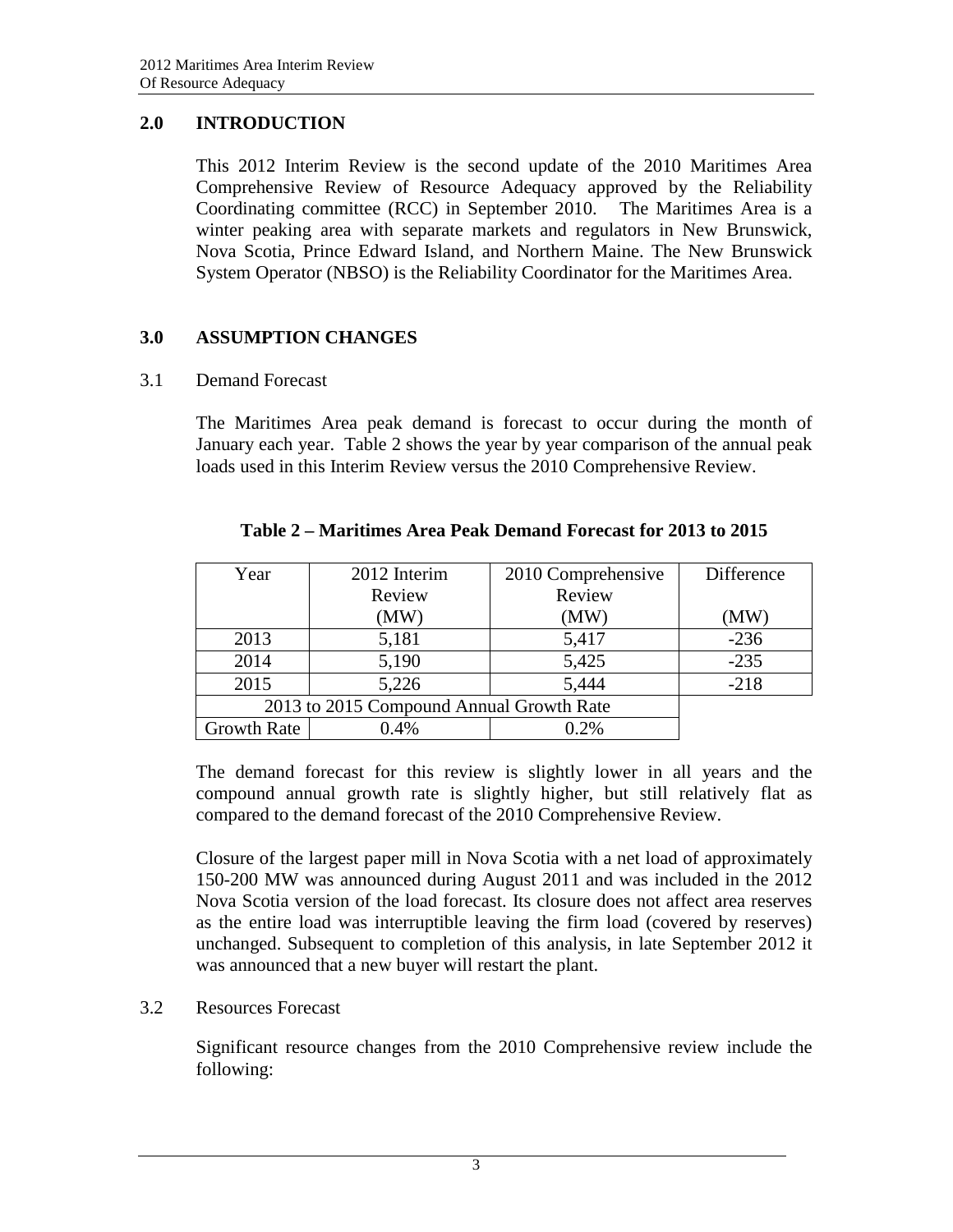- Interconnection tie benefits of 300 MW are assumed for each year. No tie benefits were modeled in the Comprehensive Review. More explanation regarding these tie benefits is provided in section 3.5.
- The return to service of the 660 MW Point Lepreau Nuclear Generation Station scheduled for March 31, 2011 in the Comprehensive Review is scheduled October 1, 2012.
- Retirement of the 299 MW Dalhousie Generation Station scheduled for April 1, 2011 in the Comprehensive Review was delayed until May 31, 2012.
- Seasonal shutdowns of Nova Scotia's coal fired Lingan units 1 and 2 with capacities of 153 MW each have been planned for March to November of each year beginning 2012.
- Lingan Unit 2 proposed retirement in March of 2015.

No changes were made in this Interim Review with respect to fuel supplies, emergency operating procedures, or market rules. While Renewable Portfolio Standards in the area have mandated increased levels of renewable generation, the associated renewable capacity changes are similar to amounts modeled in the 2010 Comprehensive Review.

Table 3 shows the year by year January generation resources forecast for this review compared to the 2010 Comprehensive Review.

| Year | 2012 Interim Review |      | 2010 Comprehensive Review |                     |      | Difference |       |
|------|---------------------|------|---------------------------|---------------------|------|------------|-------|
|      | (MW, wind derated)  |      |                           | (MW, wind derated)  |      | (MW)       |       |
|      | Conventional        | Wind | Total                     | <b>Conventional</b> | Wind | Total      | Total |
| 2013 | 6,798               | 299  | 7.097                     | 6,570               | 291  | 6,861      | 236   |
| 2014 | 6,808               | 304  | 7,112                     | 6,570               | 291  | 6,861      | 251   |
| 2015 | 6,808               | 309  | .117                      | 6,570               | 331  | 6,901      | 216   |

**Table 3 – Maritimes Area Resources Forecast for 2013 to 2015**

Conventional capacity in Table 3 is from the peak load month of January of each year and includes installed generation, contracted inter-area purchases (zero in all 3 years), and tie benefits of 300 MW (see Section 3.5 below). Wind project capacity in Table 3 represents derated MW values equal to the demonstrated or projected average output of wind projects in the Maritimes Area during the winter period. For New Brunswick, Northern Maine, and Prince Edward Island, the derated capacity is based on actual experience with wind projects. For Nova Scotia the derated capacity of existing wind installations is based on a combined three year average of actual and forecasted annual peak capacity factors and for new installations it is based on the forecasted annual capacity factor.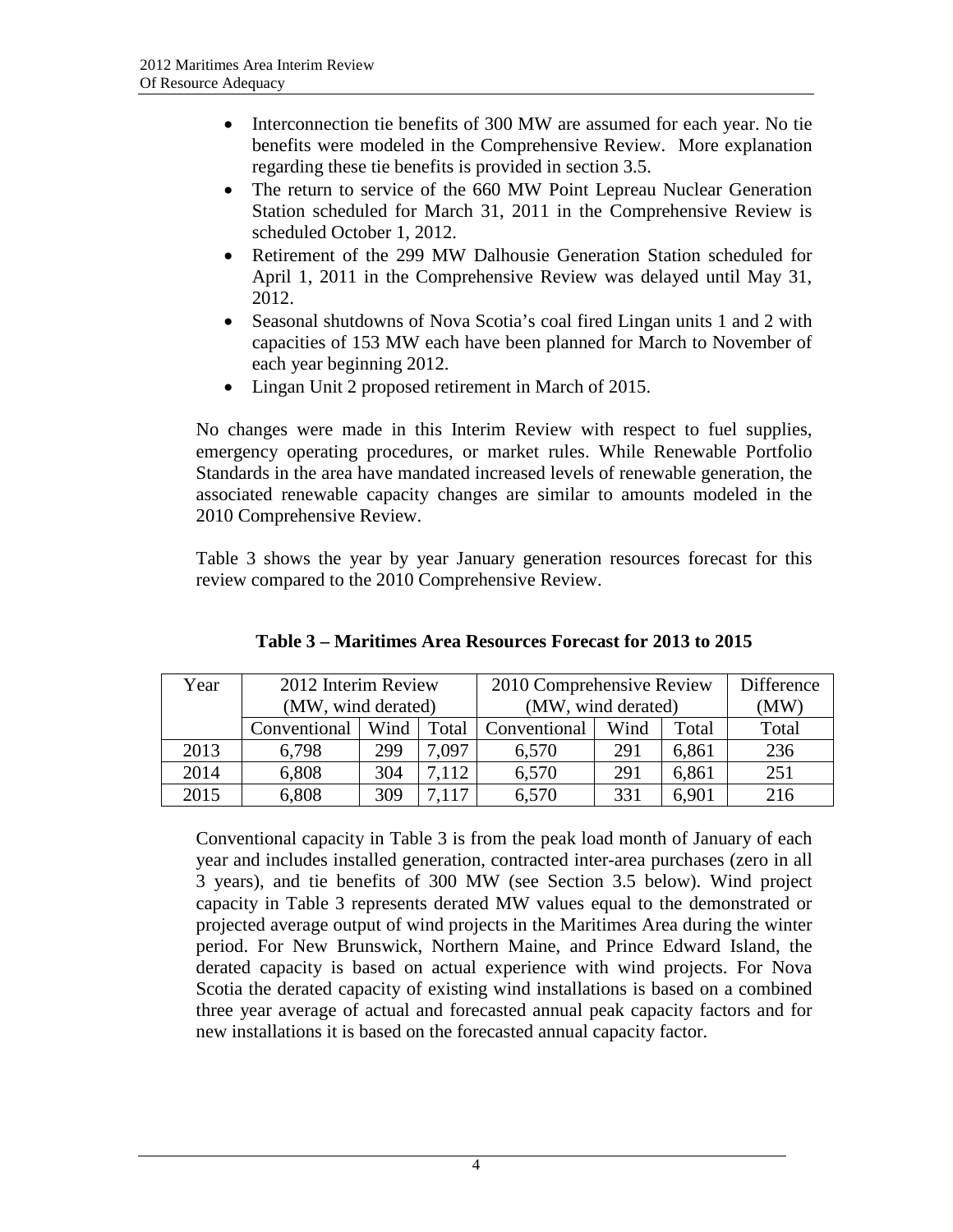3.3 Comparison of Forecast and Required Reserve

The Maritimes Area uses a 20% reserve criterion for planning purposes. The 2010 Comprehensive Review showed that this value for the Maritimes Area meets the NPCC resource adequacy criterion with minimal interconnection assistance. Table 4 shows a year by year comparison of the forecast reserve versus the required reserve. In each year of this review, the forecast reserve exceeds the 20% reserve criterion.

| Year | Generation | Forecast               | Interruptible | Forecast  |      | Required |      |
|------|------------|------------------------|---------------|-----------|------|----------|------|
|      | Resources  | <b>Coincident Peak</b> | Load          | Reserve   |      | Reserve  |      |
|      | (MW)       | (MW)                   | (MW)          | <b>MW</b> | $\%$ | MW       | $\%$ |
| 2013 | 7.097      | 5,181                  | 242           | 2,158     | 44   | 989      | 20   |
| 2014 | 7,112      | 5,190                  | 241           | 2,163     | 44   | 990      | 20   |
| 2015 | 7,117      | 5,226                  | 240           | 2,131     |      | 997      | 20   |

**Table 4 – Forecast and Required Reserve for January of 2013 to 2015**

Forecast Reserve  $(\% ) = [Gen.$  Resources – (Forecast Peak – Interruptible)]\*100% (Forecast Peak – Interruptible)

While refurbishment of the 660 MW Point Lepreau generator is on schedule for its current October 1, 2012 return date, the 2013 reserve surplus of 1169 MW from Table 4 is more than adequate to accommodate a delayed return to service of this station. Updates on the Point Lepreau refurbishment are publicly available at <http://poweringthefuture.nbpower.com/en/default.aspx> .

3.4 Interface Limits

With the exception of the interconnection tie benefits discussed in section 3.5, external interfaces to the Maritimes Area are not modeled. The interface limit from New Brunswick to Nova Scotia is reduced from 300 MW to 150 MW on account of load growth in southeastern New Brunswick.

### 3.5 Interconnection Tie Benefits

In the 2010 Comprehensive Review, zero interconnection tie benefits were assumed. Starting in 2011, NBSO assumes 300 MW of tie benefits to New Brunswick in its resource adequacy assessments. This is based on the lowest historical Firm Transmission Capability posted from New England to New Brunswick. Because New England experiences its peak demand during summer, a surplus of capacity is assumed available to the winter peaking Maritimes Area. To the extent that future conflicting commercial capacity transactions occur across this interface, these tie benefits will be reduced accordingly. Tie benefits from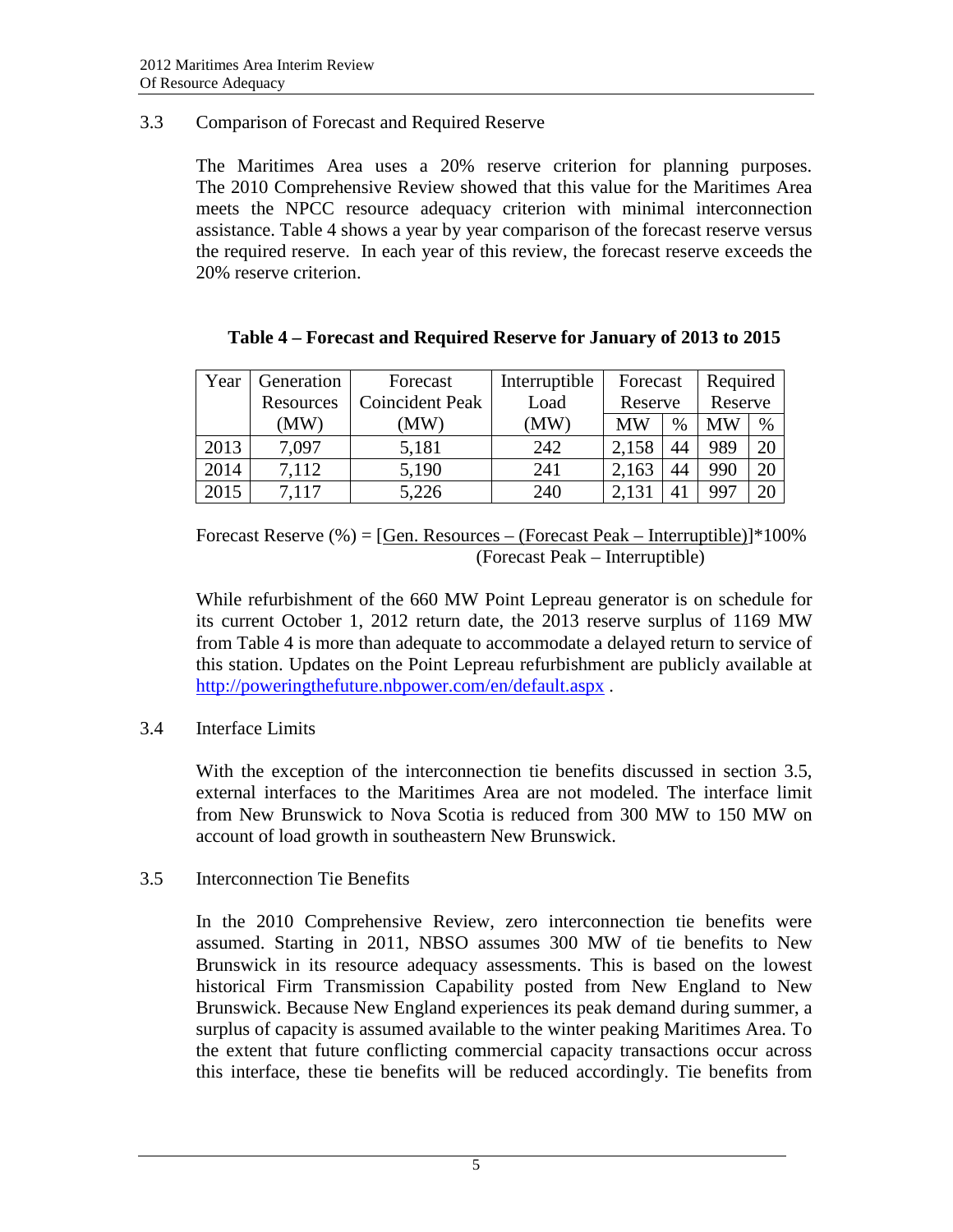other neighbouring jurisdictions are not considered at this time because they also experience peak loads in winter.

In the CP-8 report *Review of Interconnection Assistance Reliability Benefits (June 1, 2011)* the range of estimated annual tie benefit potential for the Maritimes Area for 2011 was 1076 – 1353 MW. Based on this study, the 300 MW of tie benefits assumed for this Interim Review is conservative.

3.6 New Brunswick Energy Blueprint

On October 19, 2011 the New Brunswick government released its new energy blueprint, outlining five key objectives:

- Low and stable energy prices
- Energy security
- Reliability of the electrical system
- Environmental responsibility
- Effective regulation.

These objectives are integrated into a list of 20 action items that the New Brunswick government intends to pursue during the next three years.

Significant items in the blueprint include:

- The amalgamation of the NB Power group of companies, and the New Brunswick System Operator, into a single, vertically integrated Crown utility
- A review of the natural gas distribution model to achieve lower rates
- A shift from focusing on wind generation in its renewable energy standard toward less intermittent sources and demand side management.

The changes outlined in the blue print do not affect resource adequacy in the Maritimes Area. The New Brunswick Energy Blueprint and the final report of the New Brunswick Energy Commission are available on the New Brunswick Department of Energy website at:

<http://www.gnb.ca/energy>

3.7 Point Lepreau Nuclear Generating Station

The 660 MW Point Lepreau Nuclear Generating Station is scheduled to be placed back into service beginning October 1, 2012. This re-start is delayed by 1.5 years from the March 31, 2011 start date used in the 2010 Comprehensive Review base case. Even without the 660 MW of Point Lepreau capacity, Table 4 above shows that the Maritimes Area has sufficient reserves to meet its 20% resource adequacy criterion for all years from 2013-15.